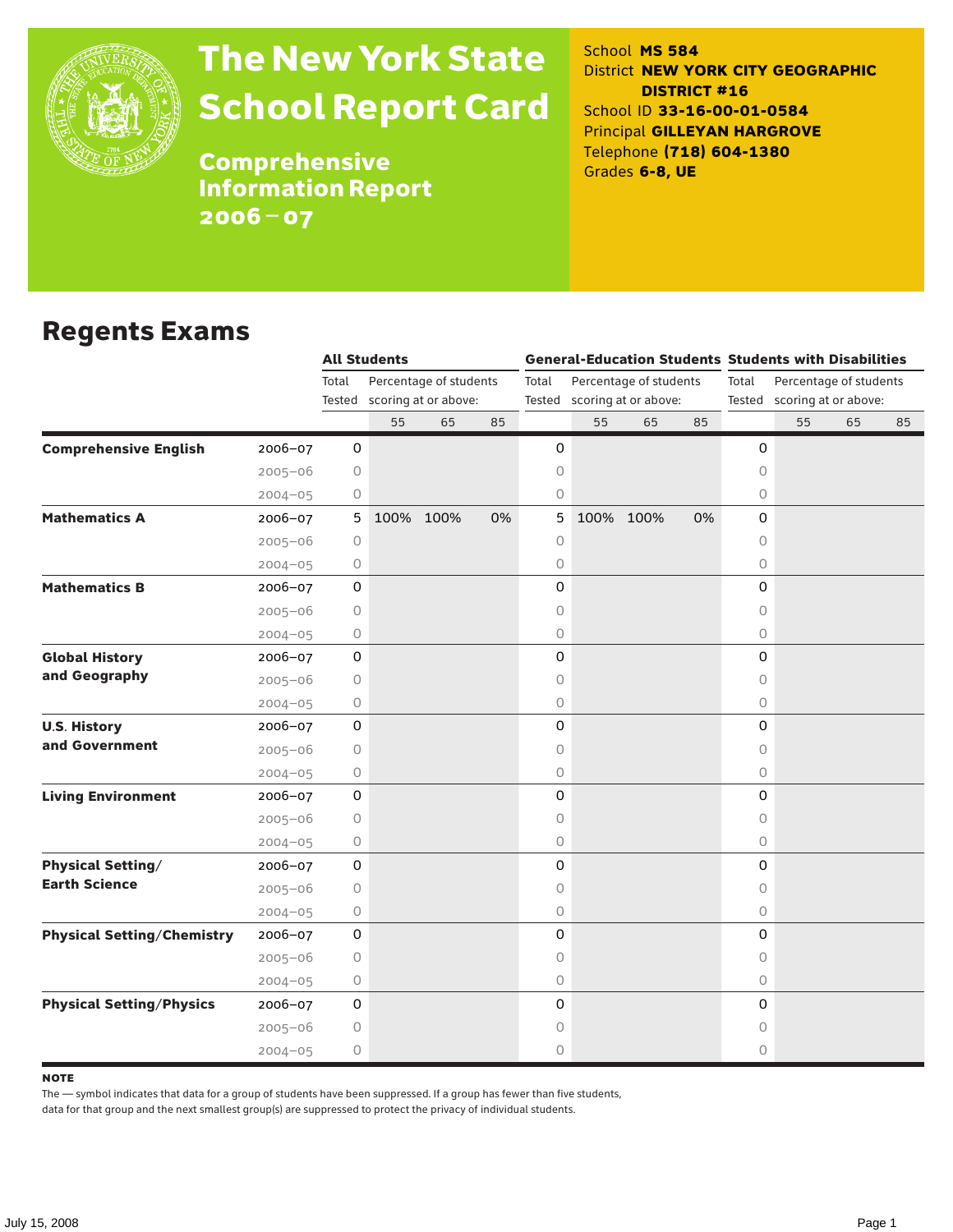School ID **33-16-00-01-0584**

### New York State English as a Second Language Achievement Test (NYSESLAT)

|                  |             | <b>All Students</b> |  |                                   |  |                          | <b>General-Education Students</b> |  |                                   |  |                          | <b>Students with Disabilities</b> |  |                     |                                   |       |
|------------------|-------------|---------------------|--|-----------------------------------|--|--------------------------|-----------------------------------|--|-----------------------------------|--|--------------------------|-----------------------------------|--|---------------------|-----------------------------------|-------|
|                  |             | Total               |  | Percent of students scoring       |  |                          | Total                             |  | Percent of students scoring       |  |                          | Total                             |  |                     | Percent of students scoring       |       |
|                  |             |                     |  | Tested in each performance level: |  |                          |                                   |  | Tested in each performance level: |  |                          |                                   |  |                     | Tested in each performance level: |       |
|                  |             |                     |  | Begin. Interm. Adv.               |  | Prof.                    |                                   |  | Begin. Interm. Adv.               |  | Prof.                    |                                   |  | Begin. Interm. Adv. |                                   | Prof. |
| <b>Listening</b> | 2006-07     | 0                   |  |                                   |  |                          | 0                                 |  |                                   |  |                          | $\mathbf 0$                       |  |                     |                                   |       |
| and Speaking     | $2005 - 06$ | 0                   |  |                                   |  |                          | 0                                 |  |                                   |  |                          | $\circ$                           |  |                     |                                   |       |
| $(Grades K-1)$   | $2004 - 05$ | 0                   |  |                                   |  |                          | 0                                 |  |                                   |  |                          | 0                                 |  |                     |                                   |       |
| <b>Reading</b>   | 2006-07     | 0                   |  |                                   |  |                          | 0                                 |  |                                   |  |                          | 0                                 |  |                     |                                   |       |
| and Writing      | $2005 - 06$ | 0                   |  |                                   |  |                          | $\circ$                           |  |                                   |  |                          | $\circ$                           |  |                     |                                   |       |
| $(Grades K-1)$   | $2004 - 05$ | 0                   |  |                                   |  |                          | $\circ$                           |  |                                   |  |                          | 0                                 |  |                     |                                   |       |
| <b>Listening</b> | $2006 - 07$ | 0                   |  |                                   |  |                          | 0                                 |  |                                   |  |                          | 0                                 |  |                     |                                   |       |
| and Speaking     | $2005 - 06$ | 0                   |  |                                   |  |                          | $\circ$                           |  |                                   |  |                          | $\mathsf O$                       |  |                     |                                   |       |
| (Grades $2-4$ )  | $2004 - 05$ | 0                   |  |                                   |  |                          | $\bigcirc$                        |  |                                   |  |                          | $\circ$                           |  |                     |                                   |       |
| <b>Reading</b>   | 2006-07     | 0                   |  |                                   |  |                          | 0                                 |  |                                   |  |                          | 0                                 |  |                     |                                   |       |
| and Writing      | $2005 - 06$ | 0                   |  |                                   |  |                          | 0                                 |  |                                   |  |                          | $\circ$                           |  |                     |                                   |       |
| (Grades $2-4$ )  | $2004 - 05$ | 0                   |  |                                   |  |                          | $\circ$                           |  |                                   |  |                          | 0                                 |  |                     |                                   |       |
| <b>Listening</b> | 2006-07     | $\overline{c}$      |  |                                   |  | $\overline{\phantom{0}}$ | $\overline{c}$                    |  |                                   |  |                          | 0                                 |  |                     |                                   |       |
| and Speaking     | $2005 - 06$ | $\mathbf 1$         |  |                                   |  | $-$                      | $\mathbf 1$                       |  |                                   |  | $\overline{\phantom{0}}$ | 0                                 |  |                     |                                   |       |
| $(Grades 5-6)$   | $2004 - 05$ | $\overline{2}$      |  |                                   |  | $\overline{\phantom{0}}$ | $\overline{2}$                    |  |                                   |  | $\overline{\phantom{0}}$ | 0                                 |  |                     |                                   |       |
| <b>Reading</b>   | $2006 - 07$ | $\overline{c}$      |  |                                   |  | $\overline{\phantom{0}}$ | $\overline{c}$                    |  |                                   |  | $\overline{\phantom{0}}$ | 0                                 |  |                     |                                   |       |
| and Writing      | $2005 - 06$ | $\mathbf 1$         |  |                                   |  | $\overline{\phantom{0}}$ | $\mathbf 1$                       |  |                                   |  | $\overline{\phantom{0}}$ | $\circ$                           |  |                     |                                   |       |
| $(Grades 5-6)$   | $2004 - 05$ | $\overline{2}$      |  |                                   |  | $\qquad \qquad -$        | $\overline{2}$                    |  |                                   |  | $\overline{\phantom{0}}$ | $\circ$                           |  |                     |                                   |       |
| <b>Listening</b> | 2006-07     | $\mathbf{1}$        |  |                                   |  | $\overline{\phantom{0}}$ | $\mathbf{1}$                      |  |                                   |  |                          | 0                                 |  |                     |                                   |       |
| and Speaking     | $2005 - 06$ | 0                   |  |                                   |  |                          | $\circ$                           |  |                                   |  |                          | $\circ$                           |  |                     |                                   |       |
| $(Grades 7-8)$   | $2004 - 05$ | 0                   |  |                                   |  |                          | 0                                 |  |                                   |  |                          | 0                                 |  |                     |                                   |       |
| <b>Reading</b>   | $2006 - 07$ | $\mathbf{1}$        |  |                                   |  |                          | $\mathbf{1}$                      |  |                                   |  |                          | 0                                 |  |                     |                                   |       |
| and Writing      | $2005 - 06$ | 0                   |  |                                   |  |                          | $\circ$                           |  |                                   |  |                          | $\circ$                           |  |                     |                                   |       |
| $(Grades 7-8)$   | $2004 - 05$ | 0                   |  |                                   |  |                          | $\circ$                           |  |                                   |  |                          | 0                                 |  |                     |                                   |       |
| <b>Listening</b> | 2006-07     | 0                   |  |                                   |  |                          | 0                                 |  |                                   |  |                          | 0                                 |  |                     |                                   |       |
| and Speaking     | $2005 - 06$ | 0                   |  |                                   |  |                          | $\circ$                           |  |                                   |  |                          | $\circ$                           |  |                     |                                   |       |
| $(Grades g-12)$  | $2004 - 05$ | 0                   |  |                                   |  |                          | $\bigcirc$                        |  |                                   |  |                          | 0                                 |  |                     |                                   |       |
| <b>Reading</b>   | 2006-07     | 0                   |  |                                   |  |                          | 0                                 |  |                                   |  |                          | 0                                 |  |                     |                                   |       |
| and Writing      | $2005 - 06$ | 0                   |  |                                   |  |                          | 0                                 |  |                                   |  |                          | $\circ$                           |  |                     |                                   |       |
| $(Grades g-12)$  | $2004 - 05$ | 0                   |  |                                   |  |                          | $\circ$                           |  |                                   |  |                          | 0                                 |  |                     |                                   |       |

#### **NOTE**

The — symbol indicates that data for a group of students have been suppressed. If a group has fewer than five students,

data for that group and the next smallest group(s) are suppressed to protect the privacy of individual students.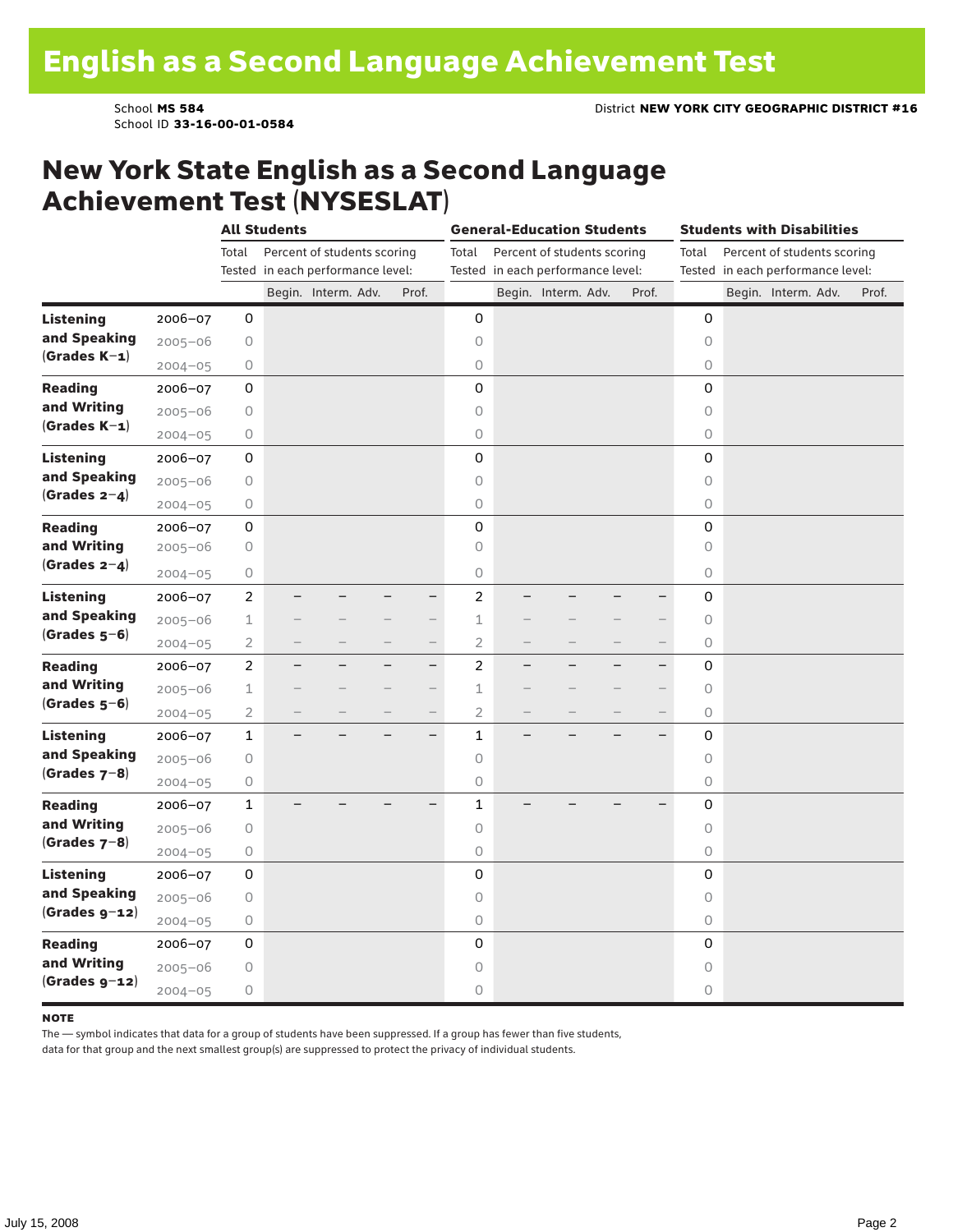School ID **33-16-00-01-0584**

## Elementary/Middle-Level Social Studies 2006–07

|                            | <b>All Students</b> |                                                    |     |       |                                                    |    | <b>General-Education Students</b> |     |    |                                                             |   | <b>Students with Disabilities</b> |     |    |                |  |
|----------------------------|---------------------|----------------------------------------------------|-----|-------|----------------------------------------------------|----|-----------------------------------|-----|----|-------------------------------------------------------------|---|-----------------------------------|-----|----|----------------|--|
|                            | Total               | Percentage of students<br>Tested scoring at level: |     | Total | Percentage of students<br>Tested scoring at level: |    |                                   |     |    | Percentage of students<br>Total<br>Tested scoring at level: |   |                                   |     |    |                |  |
|                            |                     |                                                    |     | 3     | 4                                                  |    |                                   |     |    |                                                             |   |                                   |     |    | $\overline{4}$ |  |
| <b>Elementary</b><br>Level |                     |                                                    |     |       |                                                    |    |                                   |     |    |                                                             | 0 |                                   |     |    |                |  |
| <b>Middle Level</b>        | 75                  | 17%                                                | 79% | 4%    | 0%                                                 | 69 | 14%                               | 81% | 4% | 0%                                                          | 6 | 50%                               | 50% | 0% | 0%             |  |

#### 2003 Total Cohort Performance on Regents Exams After Four Years

|                                        |                                                         | <b>All Students</b> |  |                  | <b>General-Education Students</b>  |           |  |                                                        |  | <b>Students with Disabilities</b> |  |  |                    |  |
|----------------------------------------|---------------------------------------------------------|---------------------|--|------------------|------------------------------------|-----------|--|--------------------------------------------------------|--|-----------------------------------|--|--|--------------------|--|
|                                        | Cohort<br>Enrollm<br>Percentage of<br>students scoring: |                     |  | Cohoi<br>o.<br>屲 | Percentage of<br>students scoring: |           |  | Cohort<br>Percentage of<br>S<br>멷<br>students scoring: |  |                                   |  |  |                    |  |
|                                        |                                                         | $55 - 64$           |  | 65-84 85-100     |                                    | $55 - 64$ |  | 65-84 85-100                                           |  |                                   |  |  | 55-64 65-84 85-100 |  |
| <b>Global History</b><br>and Geography | 0                                                       |                     |  |                  | 0                                  |           |  |                                                        |  | 0                                 |  |  |                    |  |
| <b>U.S. History</b><br>and Government  | 0                                                       |                     |  |                  | 0                                  |           |  |                                                        |  | 0                                 |  |  |                    |  |
| <b>Science</b>                         | 0                                                       |                     |  |                  | 0                                  |           |  |                                                        |  | 0                                 |  |  |                    |  |

## New York State Alternate Assessments (NYSAA) 2006–07

|                         |              | AIL SLUUCIILS                                  |   |   |   |  |  |  |  |  |  |  |
|-------------------------|--------------|------------------------------------------------|---|---|---|--|--|--|--|--|--|--|
|                         | Total        | Number of students scoring<br>Tested at Level: |   |   |   |  |  |  |  |  |  |  |
|                         |              | 1                                              | 2 | 3 | 4 |  |  |  |  |  |  |  |
| <b>Elementary Level</b> |              |                                                |   |   |   |  |  |  |  |  |  |  |
| <b>Social Studies</b>   | $\mathbf{1}$ |                                                |   |   |   |  |  |  |  |  |  |  |
| <b>Middle Level</b>     |              |                                                |   |   |   |  |  |  |  |  |  |  |
| <b>Social Studies</b>   | 0            |                                                |   |   |   |  |  |  |  |  |  |  |
| <b>Secondary Level</b>  |              |                                                |   |   |   |  |  |  |  |  |  |  |
| English Language Arts   | O            |                                                |   |   |   |  |  |  |  |  |  |  |
| <b>Mathematics</b>      | O            |                                                |   |   |   |  |  |  |  |  |  |  |
| <b>Social Studies</b>   | O            |                                                |   |   |   |  |  |  |  |  |  |  |
| Science                 | Ω            |                                                |   |   |   |  |  |  |  |  |  |  |

All C<sub>tude</sub>

The New York State Alternate Assessment (NYSAA) is for students with severe cognitive disabilities. Results for students taking the NYSAA in English language arts, mathematics, and science at the elementary and middle levels are available in the *Accountability and Overview Report* part of *The New York State Report Card*.

The — symbol indicates that data for a group of students have been suppressed. If a group has fewer than five students, data for that group and the next smallest group(s) are suppressed to protect the privacy of individual students.

**NOTE**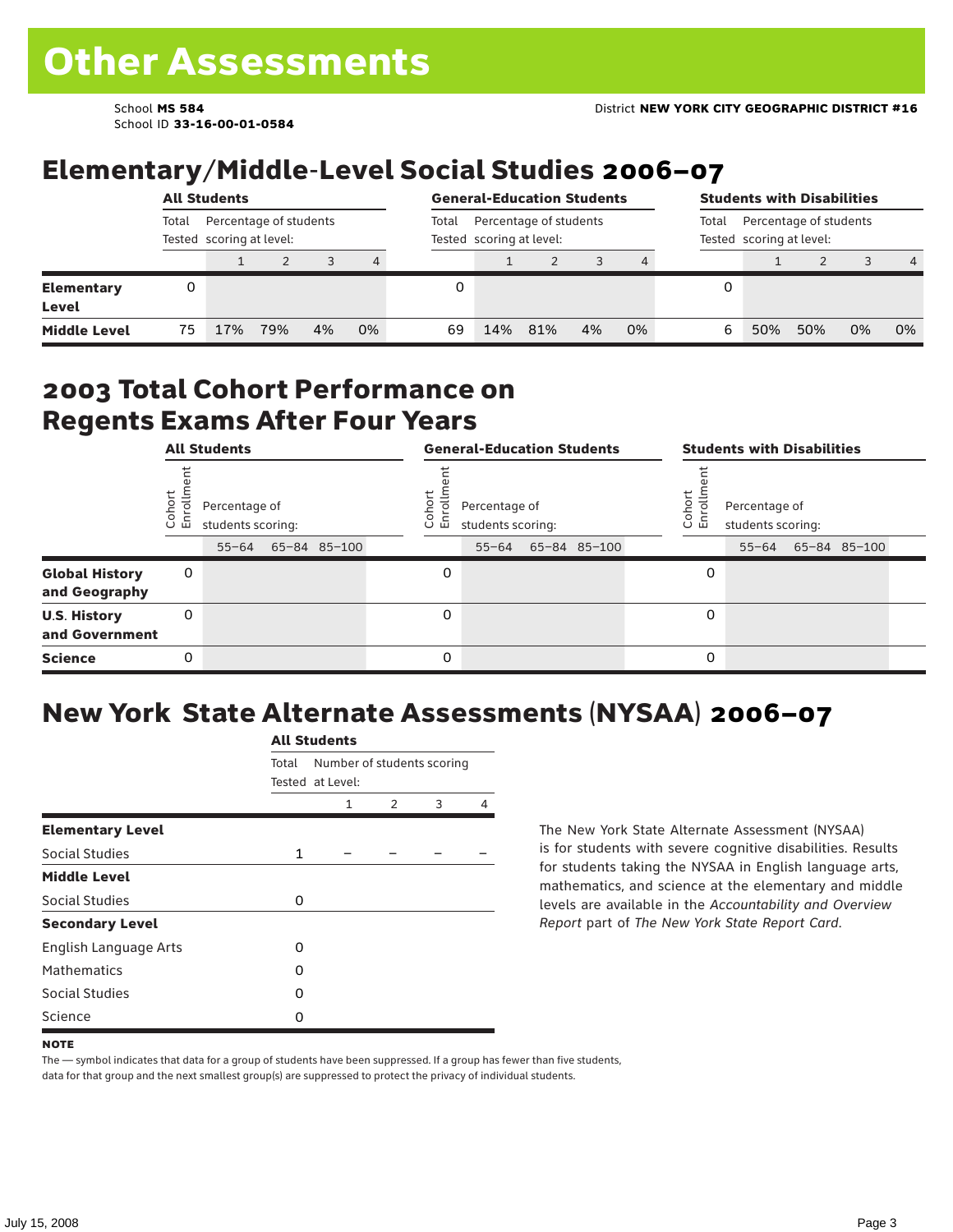# High School Completers

|                                    |             | <b>All Students</b>   |                            |                       | <b>General-Education Students</b> | <b>Students with Disabilities</b> |                            |  |
|------------------------------------|-------------|-----------------------|----------------------------|-----------------------|-----------------------------------|-----------------------------------|----------------------------|--|
|                                    |             | Number<br>of Students | Percentage<br>of Graduates | Number<br>of Students | Percentage<br>of Graduates        | Number<br>of Students             | Percentage<br>of Graduates |  |
| <b>Total Graduates</b>             | $2006 - 07$ | 0                     |                            | 0                     |                                   | 0                                 |                            |  |
|                                    | $2005 - 06$ |                       |                            |                       |                                   |                                   |                            |  |
|                                    | $2004 - 05$ | 0                     |                            | 0                     |                                   | 0                                 |                            |  |
| <b>Receiving a Regents Diploma</b> | $2006 - 07$ | $\Omega$              |                            | 0                     |                                   | $\Omega$                          |                            |  |
|                                    | $2005 - 06$ |                       |                            |                       |                                   | n                                 |                            |  |
|                                    | $2004 - 05$ |                       |                            | O                     |                                   | Ω                                 |                            |  |
| <b>Receiving a Regents Diploma</b> | $2006 - 07$ | 0                     |                            | 0                     |                                   | $\Omega$                          |                            |  |
| with Advanced Designation          | $2005 - 06$ |                       |                            |                       |                                   | Ω                                 |                            |  |
|                                    | $2004 - 05$ |                       |                            |                       |                                   |                                   |                            |  |
| <b>Receiving an</b>                | 2006-07     | 0                     |                            | 0                     |                                   | 0                                 |                            |  |
| <b>Individualized Education</b>    | $2005 - 06$ |                       |                            |                       |                                   |                                   |                            |  |
| Program (IEP) Diploma              | $2004 - 05$ | n                     |                            | 0                     |                                   | Ω                                 |                            |  |

NOTE Students receiving Regents diplomas and Regents diplomas with advanced designation are considered graduates; recipients of IEP diplomas are not.

# High School Noncompleters

|                              |             | <b>All Students</b>   |                           |                       | <b>General-Education Students</b> | <b>Students with Disabilities</b> |                           |  |
|------------------------------|-------------|-----------------------|---------------------------|-----------------------|-----------------------------------|-----------------------------------|---------------------------|--|
|                              |             | Number<br>of Students | Percentage<br>of Students | Number<br>of Students | Percentage<br>of Students         | Number<br>of Students             | Percentage<br>of Students |  |
| <b>Dropped Out</b>           | 2006-07     | 0                     |                           | 0                     |                                   | 0                                 |                           |  |
|                              | $2005 - 06$ | 2                     | N/A                       |                       | N/A                               |                                   | N/A                       |  |
|                              | $2004 - 05$ | 0                     |                           | 0                     |                                   | 0                                 |                           |  |
| <b>Entered Approved High</b> | 2006-07     | 0                     |                           | 0                     |                                   | 0                                 |                           |  |
| <b>School Equivalency</b>    | $2005 - 06$ |                       |                           |                       |                                   |                                   |                           |  |
| <b>Preparation Program</b>   | $2004 - 05$ | 0                     |                           | 0                     |                                   | 0                                 |                           |  |
| <b>Total Noncompleters</b>   | 2006-07     | 0                     |                           | 0                     |                                   | 0                                 |                           |  |
|                              | $2005 - 06$ | 2                     | N/A                       |                       | N/A                               |                                   | N/A                       |  |
|                              | $2004 - 05$ |                       |                           |                       |                                   |                                   |                           |  |

## Post-secondary Plans of 2006–07 Graduates

|                                | <b>All Students</b>   |                           |                       | <b>General-Education Students</b> | <b>Students with Disabilities</b> |                           |  |
|--------------------------------|-----------------------|---------------------------|-----------------------|-----------------------------------|-----------------------------------|---------------------------|--|
|                                | Number<br>of Students | Percentage<br>of Students | Number<br>of Students | Percentage<br>of Students         | Number<br>of Students             | Percentage<br>of Students |  |
| To 4-year College              | 0                     |                           | 0                     |                                   | 0                                 |                           |  |
| To 2-year College              |                       |                           | 0                     |                                   | O                                 |                           |  |
| <b>To Other Post-secondary</b> | 0                     |                           | 0                     |                                   | 0                                 |                           |  |
| <b>To the Military</b>         | 0                     |                           | 0                     |                                   | 0                                 |                           |  |
| <b>To Employment</b>           |                       |                           | 0                     |                                   | $\Omega$                          |                           |  |
| <b>To Adult Services</b>       | Ω                     |                           | 0                     |                                   | 0                                 |                           |  |
| <b>To Other Known Plans</b>    |                       |                           | 0                     |                                   | $\Omega$                          |                           |  |
| <b>Plan Unknown</b>            |                       |                           | O                     |                                   |                                   |                           |  |